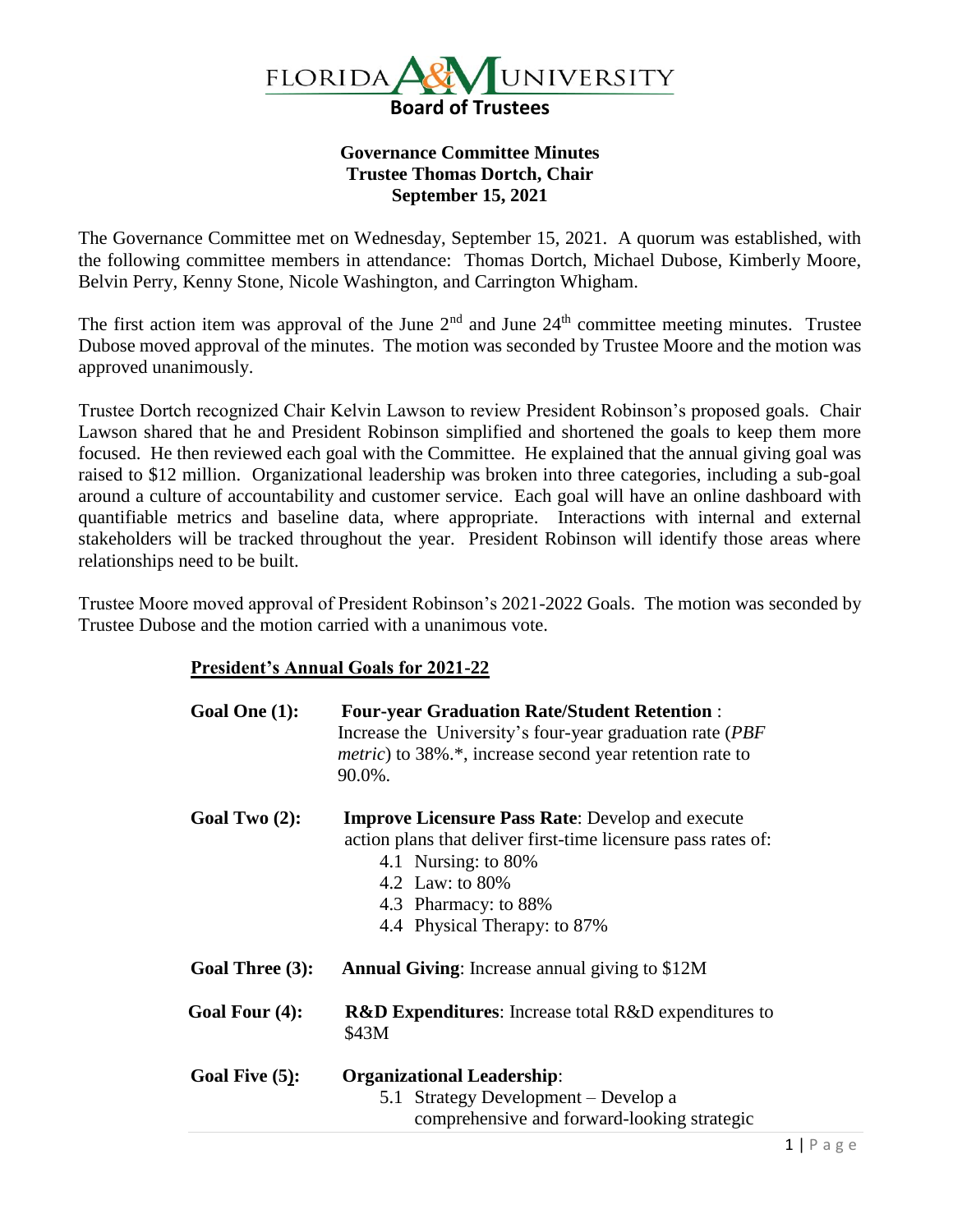

plan with input from various stakeholders for BOT and BOG consideration.

- 5.2 Talent Acquisition, Development, Retention, Succession and Organizational Effectiveness
- 5.3 Create Culture of Accountability (performance matters)/Produce Customers Service Improvement Imitative

**Goal Six (6): University Budget/Fiscal Management**: 6.1 Financial Health – Strengthen the University's financial health by achieving or exceeding a minimum debt coverage ratio  $\geq 1.0$ . 6.2 Strategic Resource Allocations – Develop and align resource allocations to adequately support the University's annual strategic priorities in all areas including athletics. **Goal Seven (7): Internal/External Relations**: Continue to expand relationshipbuilding with key stakeholders, including students, faculty, staff, Boards, alumni, elected officials (local, state, national),

corporations and the local community.

Trustee Harper inquired about annual individual giving goals for trustees. Trustee Dortch said that he would take the proposal back to the Governance Committee for consideration. Chair Lawson explained that the Board has traditionally asked that each member give at a level that is comfortable for them. Trustee Harper clarified that she was not just suggesting financial giving, she was also suggesting actions that would open the door for opportunities for FAMU. Trustee Dortch asked that Committee members provide their recommendations to BOT Liaison Linda Barge-Miles, who will compile them for consideration at the next Governance Committee meeting.

Next, the Committee considered the contract extension through December 31, 2022 for President Robinson. Trustee Dortch shared that the Board of Governors only approves annual contract for University Presidents now. President Robinson's current contract expires on December 31, 2021 and needs to be included on the Board of Governors' (BOG) November 3-4, 2021 meeting agenda. Trustee Moore moved approval. The motion was seconded by Trustee Dubose and carried with a unanimous vote.

Trustee Dortch recognized Vice President Denise Wallace to present the University's 2019-2020 Equity Report. The report highlights data regarding equity policies, academic reviews, student services, effectiveness in enrollment equity, gender equity in athletics, employment, and tenure. Vice President Hudson indicated that the University will use the equity data for recruitment and retention. Provost Edington shared that the data showed a disparity with females being promoted to the full professor rank. He said that they have created a five-year plan of action, primarily using professional development to address that issue. Trustee Dubose stated that the University should be intentional and deliberate in ensuring gender equity at all levels of leadership at the University. President Robinson shared that the